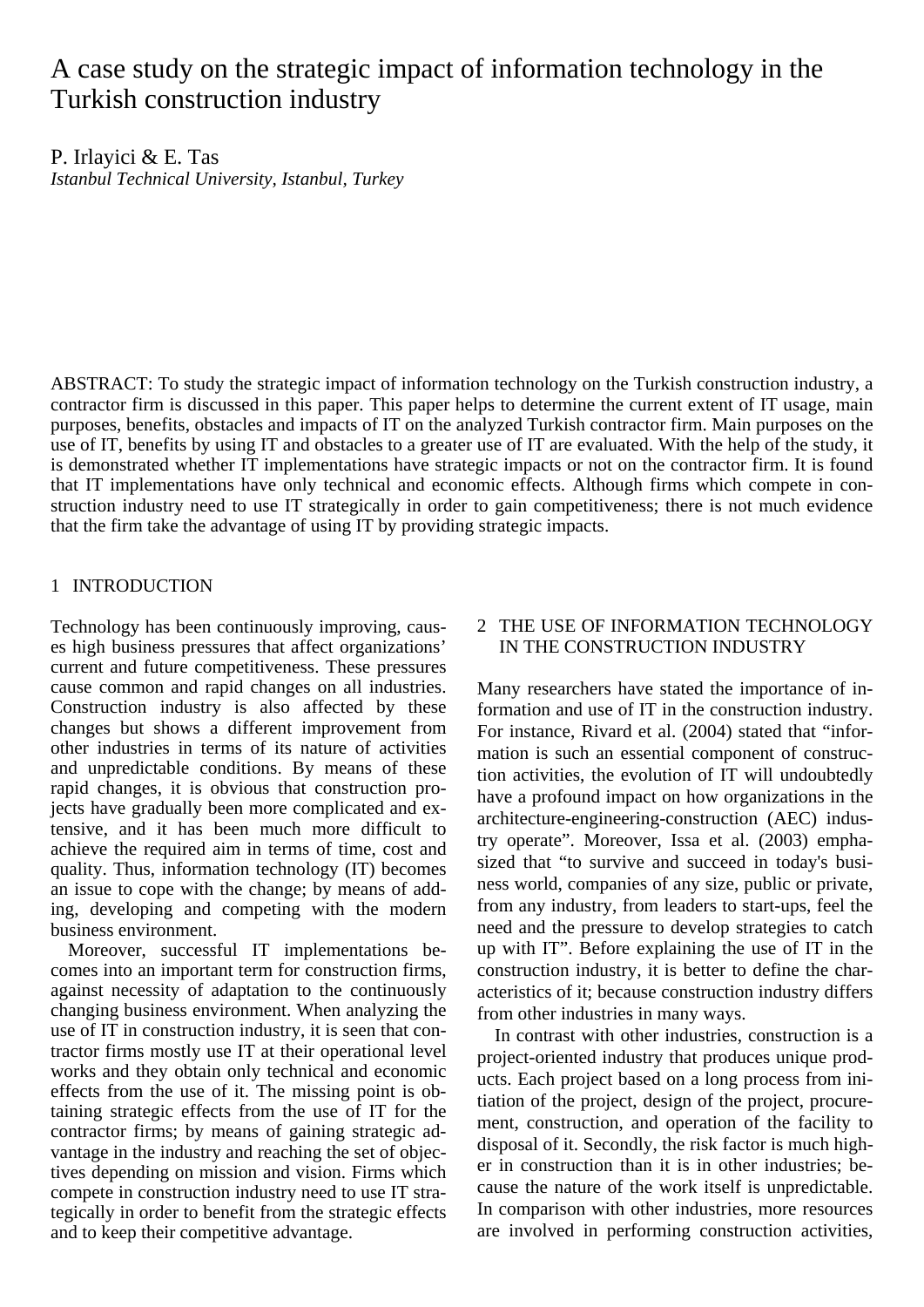more interrelationships exist between construction activities and more factors relating to environment and technology may affect the work flows in construction. Moreover, each project is almost unique and there are a large number of project participants with different specialties and multiple interrelated work flows in the construction industry. This makes it complex and fragmented. In this long and fragmented process, various usage of information technology can be seen in the construction industry.

First of all is the use of computers and software like Computer Aided Design (CAD), 3D Modeling, Computer Aided Facility Management, project planning and programming software, scheduling, costing and budgeting programs. The second place it can be seen is in communications such as access of internet, web portals, shared databases and distribution of documents in digital format. By using these, time, paper and cost savings are gained and project progress speed is increased. Moreover, as construction industry is heavily information-based, IT offers great potential to improve management practices, communication and overall productivity in the industry.

# 2.1 *Studies from the World*

Several studies have been made to demonstrate the use and to determine the impact of IT in the construction industries of different countries such as in New Zealand (Doherty, 1997); Scandinavia (Howard et al., 1998); Canada (Rivard, 2000; Rivard et al., 2004); Australia (Thomas et al. 2001); South Africa (Arif and Karam, 2001); Northern Europe (Samuelson, 2002); United States (Issa et al., 2003); Austria (Mahdavi et al., 2004). It is necessary to mention how IT usage and its impact were determined in these studies.

A survey was made in order to see the extent of computer use in the New Zealand building and construction industry (Doherty, 1997). The survey aimed to measure computer usage and to assess the direction of the industry in terms of the use of computers. Another survey was made as an IT-barometer to ascertain IT usage in the construction industry in Scandinavia (Howard et al., 1998). The survey results from Denmark, Finland and Sweden were compared regarding the use of computer hardware, software and communications. The survey in Canada was developed from the IT-barometer and conducted in order to see the current and planned use of IT and its impact on architecture, engineering and construction (AEC) industry (Rivard, 2000). Results of the survey were presented including topics such as computer availability, computer usage, computer-aided

drafting, networks and communications. The study in Australia aimed to examine the current usage of IT by Australian subcontractors, and to identify the potential problems for subcontractors in IT implementation (Thomas et al. 2001). Moreover, a survey was conducted to identify the extent of IT application in the building construction in South Africa (Arif and Karam, 2001). Another survey was repeated as an IT-barometer in 2000 to determine the use of IT in the Nordic construction industry (Samuelson, 2002). The purpose of the study was to create a method and perform a survey for measuring the use of IT in the construction industry. These surveys were carried out in Sweden in and in Denmark and Finland in 2001. Knowledge about access to computers, software and equipment, use of computers and software, communications, effects and strategies were gathered from the surveys. Advantages and disadvantages of IT were put forward by comparing the survey results from 1998 and 2000. Then, the results from the comparison between the countries were presented. A similar study was made in the US construction industry about e-business implementation (Issa et al., 2003). The study focused on determining the level of adoption of e-business within project management systems by general contractors. In the scope of the survey, e-business, eprocurement, e-marketplace and their practices in the US construction industry were researched. A series of case studies was made on the use of IT in the Canadian construction industry (Rivard et al., 2004). Architects, engineers, general contractors and owners were included in the scope of the study. Eleven construction projects were selected so as to define the practices and benefits of IT. Several types of technologies such as 3D, CAD, custom web sites, commercial web portals and in-house software development were found to be used in the projects. Furthermore, an inquiry was made into building product information acquisition and processing by architects and building owners in Austria (Mahdavi et al., 2004). As architects and building owners are the major participants of construction process, their habits about using IT in building product information acquisition were investigated.

# 2.2 *Studies from Turkey*

There are also several studies in Turkey in order to determine the importance of IT in the construction industry, but these studies can not be discussed at the same level as the studies in the world. Studies from Turkey are generally interested in presenting different kinds of information systems which are used in construction industry. One of them is a study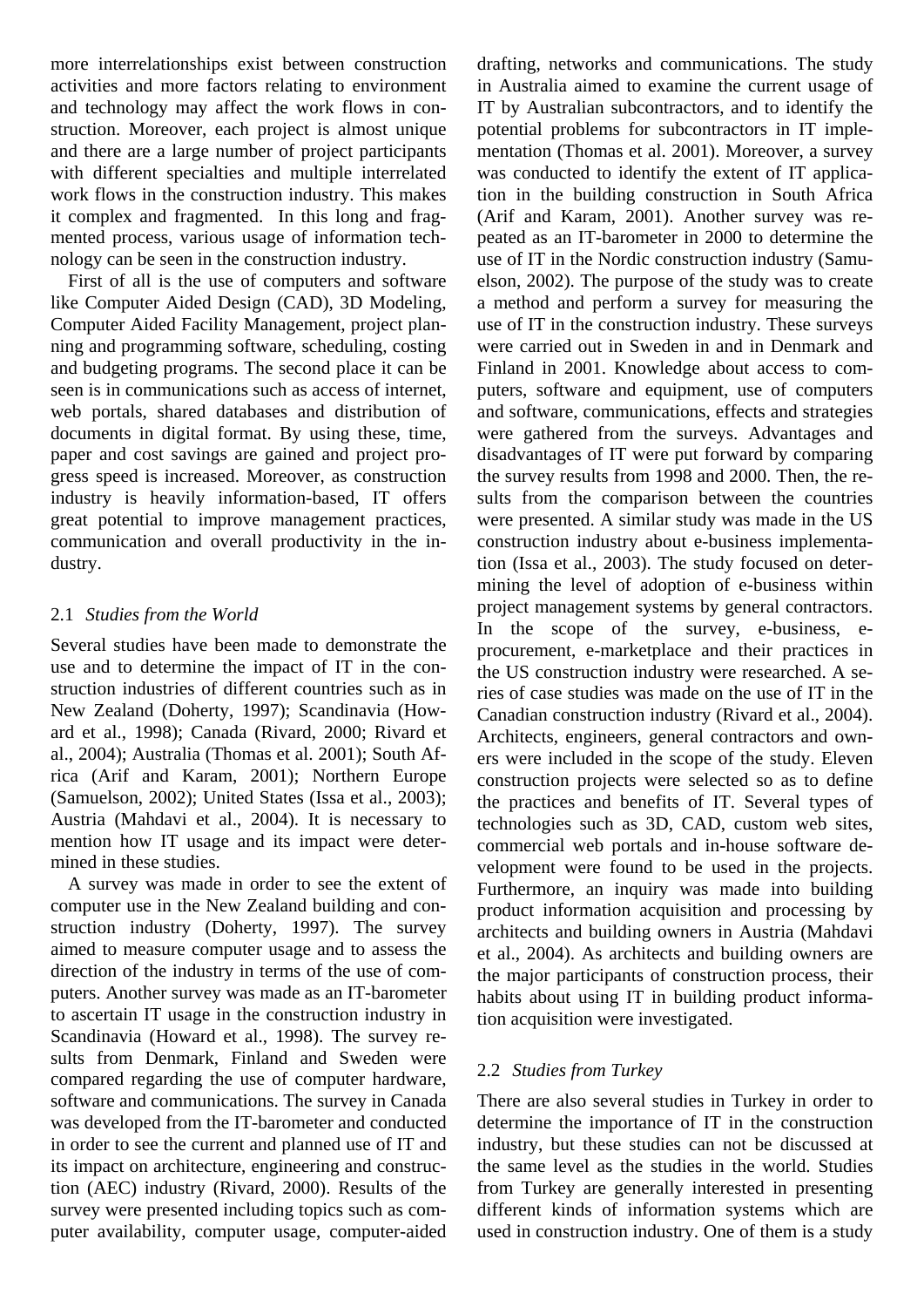that aims to design a conceptual framework and develop a computerized model for recording, organizing and delivering information efficiently in order to provide effective management functions. The outcome of this study is a computer-based information system called ASAP – Automation System for Architectural Practices – that was developed to respond to the stated problem of large architectural offices (Kanoglu and Arditi, 2001). This system was developed in order to help to manage the information flow among the participants who face serious management-related problems in the design process because of a lack of an efficient information system. Another similar information system model, MITOS – Multiphase Integrated Automation System – was designed for design/build firms (Kanoglu, 2003). An experience-based computational model was used for the estimation of the duration of construction projects, and the performance results were discussed. MITOS was developed in response to the need expressed by a large, well-established Turkish design/build firm that undertakes projects in cooperation with international partners. It is a performance-based duration estimation model integrated with an automation system model and a comprehensive model that attempts to solve the integration problem in design/build organizations.

The importance of IT in the construction industry is also emphasized by conducting several studies on the building product field. For the purposes of gathering the information on different kinds of building materials, and designing a database which will be used during the design process, a research project supported by Istanbul Technical University Faculty of Architecture and the Istanbul Technical University Research Fund was carried out. The paper was based on the findings of the research project called "Designing a Building Material Relational Database Management System for Turkish Construction Sector" (Tas et al., 2002). A survey, about the current and planned use of IT and its impacts, is conducted between demand side -architects- and supply side building product manufacturers- in Turkey. The applied methods and frequency of usage in building product information acquisition, their characteristics, importance and point of view in building product information systems were determined (Tas and Irlayici, 2007). A study has been carried out in order to determine the current extent of IT usage, main purposes, benefits, obstacles and impacts of IT in the Turkish contractor firms by making a field survey (Irlayici and Tas, 2008). With the help of the field survey it is demonstrated that, although firms which compete in construction industry need to use IT strategically in order to gain competitiveness; there is

not much evidence that the firms are affected strategically by using IT. Moreover, the database designed aims to join the supply side and the demand side in the same environment that works on the domain of building material information in the Turkish construction industry (Tas et al., 2008). To achieve this goal the information supplied by the supply side and the requirements of the demand side were evaluated from different point of views. Different data were gathered from the both side in accordance with the type of source, level of information and frequency of updating. The data gathered were integrated into the pre-construction stage and used in the analysis of the building material evaluation and selection process as to how this information was used by the demand side.

## 3 STRATEGIC IMPACT OF INFORMATION TECHNOLOGY IN THE CONSTRUCTION INDUSTRY

All these studies showed that IT is widely used in the construction industry, but very few companies use this technology strategically. It is stated that construction firms are often slow to formulate strategies that recognize the role of IT and result in corresponding IT strategies (Andresen et al, 2000). This is possibly influenced by a general lack of knowledge in IS and IT developments at management level. Betts et al (1991) noted that managers should be made aware of all issues concerning the use and application of IT, before strategic exploitation can occur. Furthermore, construction firms take advantage of the use of IT only at operational level works but not at strategic ones. Drejer (1996) additionally noted that managers should also consider the integration of technology into the strategic management process.

IT can have different impacts which are often difficult to identify. Different applications can have different impacts on the firms. Because of the difficulties in analyzing the impacts of IT, it is necessary to define various effects of IT on the firms. Figure 1 describes a framework for describing the different effects of IT on an organization (Björnsson and Lundegard, 1993). **Implementation of IT** 

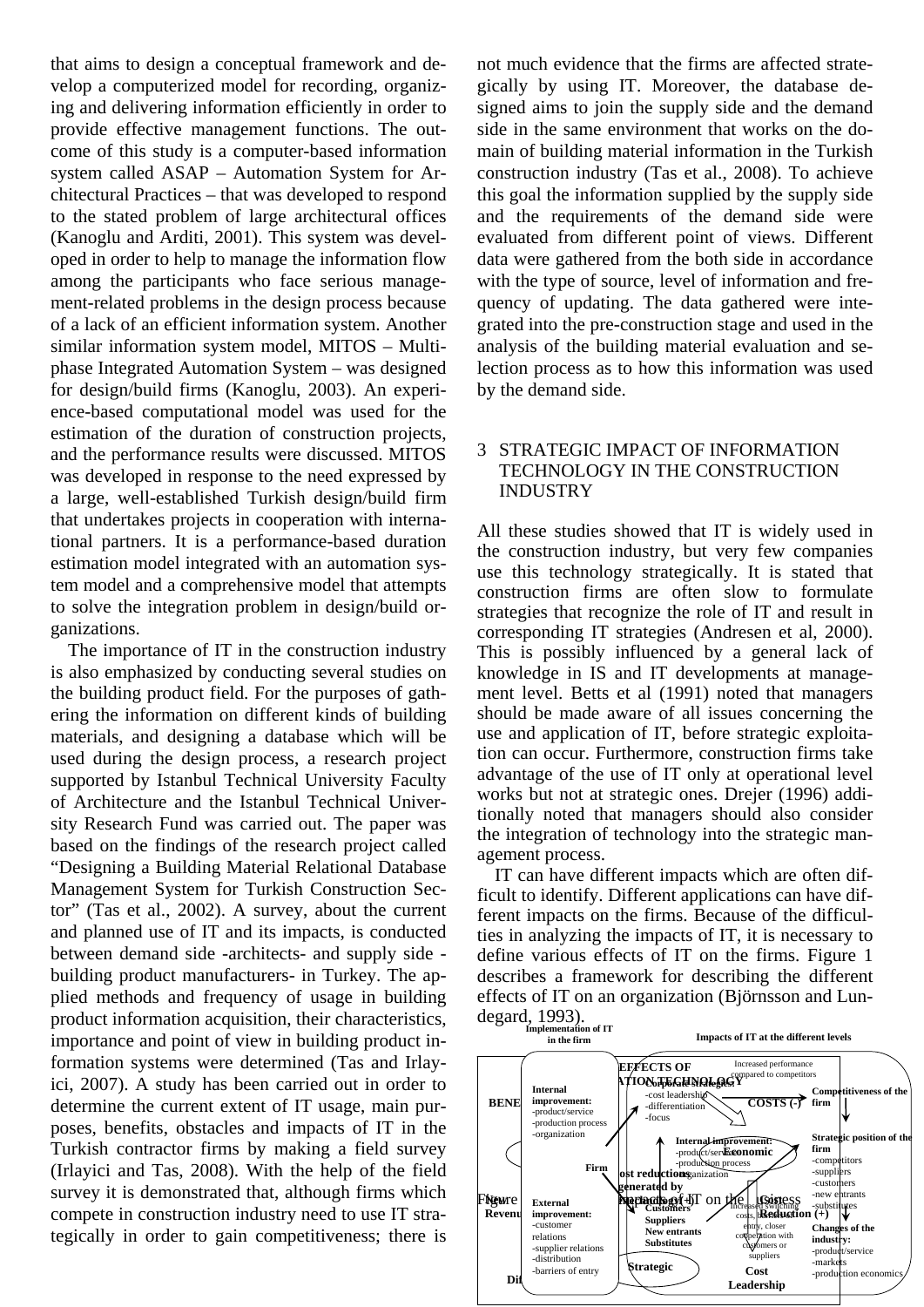There are three types of effects such as technical effects, economic effects and strategic effects. All IT investments involve both economic and technical effects. Although IT has negative economic effects such as expenditures on IT; new revenues added to the firm and cost reductions generated by the technology are the positive economic effects that occur in the firms. The technical effects refer to changes in the time required for an employee, the department or the firm to perform its task. Moreover, quality improvements, added value and less resource consumption can be said as other technical effects. Even if an IT implementation generates positive technical effects, this does not imply that the implementation is successful. The technical effects must be transformed into strategic effects in order to make an IT implementation successful (Björnsson and Lundegard, 1993). Successful implementation depends on the business strategy of the firm. One issue that arises is whether competitive advantages from IT are sustainable. If IT is going to create enhanced competitiveness and strategic advantage for the firm, then it has to create unique benefits to the firm that does not occur in any other firm. Porter (1985) claims that even if technology does not yield competitive advantage to any one firm, it may affect the profit potential in the industry.

IT can be implemented to enable internal and external improvements in the firm. Internal improvements refer to changes in the firm's value chain that improve the performance and competitiveness (Porter, 1985). Such changes can occur in projects, project process and organization. IT implementations that support the business strategy generate effects that are coherent with one of the generic strategies, cost leadership and differentiation. External improvements refer to changes that improve the firm's position in its environment in terms of customers, suppliers, new entrants and substitutes. Furthermore, external improvements can have impact on the performance and competitiveness of the firm. The model in Figure 2 can be used to identify how IT can create changes in a firm and within an industry. Figure 2: how different IT implementations can affect a com-

pany's strategic position (Björnsson and Lundegard, 1993)

Several authors have gone beyond examining the strategic use of IT in order to suggest ways that IT can be a source of sustained competitive advantage. For the construction industry specifically, Betts et al. (1991) and Betts and Ofori (1992) suggested that IT offered opportunities as strategic weapons to gain competitive advantage, improve productivity and performance, enable new ways of managing and organizing, and develop new business. A strategic health check is designed to demonstrate how IT is managed in firms towards strategic ends (Betts, 1999). The health check contains questions which are grouped into three categories relating to: competition and business strategy, the role of IT and IT strategy. The questionnaire is used with a range of UK companies and by the help of it; some overall assessment of how UK companies have used IT strategically and as part of their strategic management exercises. Furthermore, Ward and Peppard (2004) have investigated successful implementation of strategic IT systems to learn in what sense these systems are strategic and have analyzed four main types of systems: (1) systems that links the company with its clients or its suppliers and in doing so increases the competitive potential, (2) systems that improve the organization and control of the business, (3) systems that provide information based products and services and (4) systems that improve productivity and performance of the company.

# 4 CASE STUDY

The contracting sector is one of the leading sector in which the world's largest scale companies compete. Despite the increasing job opportunities in the world, getting contracts is becoming more and more difficult under these tough competition conditions. Therefore, completing started projects rapidly with maximum profit while increasing market and customer variety is becoming a must in this competitive atmosphere. Being aware of all these issues, IT usage and providing strategic impacts of using IT is critical for contracting firms.

The purpose of this paper is to emphasize the importance of the IT usage in contracting firms by describing the current use of IT by evaluating main purposes, benefits, obstacles and finally studying the strategic impacts of IT on Turkish construction industry. In order to achieve this purpose, a field survey is conducted in Turkish contractor firms and 35 contractor firms have been researched. A questionnaire has been set up in order to collect data from participants of the field survey and is divided into three parts. The first part concerns the presentation of the firm and aims to get general profile of the firms. The second part of the questionnaire involves questions about the usage of IT among the firms. Their IT usage purposes, benefits by IT usage and obstacles to use of IT are evaluated. The last part of the questionnaire consist of questions in order to get information about the impacts of IT implementations and at what level the business is affected by them. The result of the field survey is discussed in the paper named "The Role of the Usage of Information Technology in Turkish Contractor Firms" (Irlayici and Tas, 2008). After evaluating the field survey re-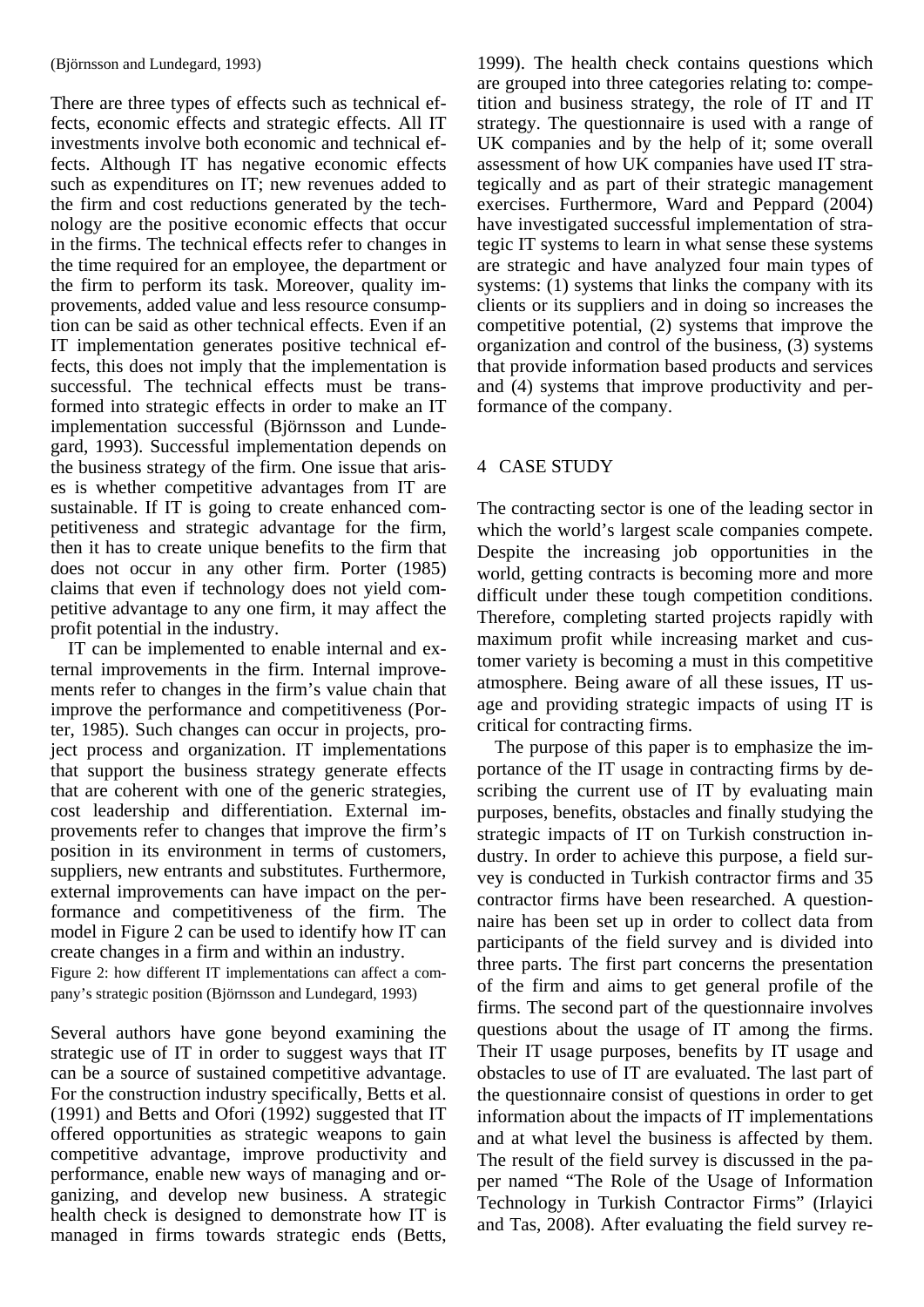sults, a contractor firm is chosen in order to deeply analyze. This particular contractor firm is chosen because; they are considered as a leading contractor firm which see IT as an important part of their business and pay much more attention to the strategic use of IT than the other ones. The material in the study was gathered one-on-one and face-to-face interviews with the managers and discussed in this paper.

## 4.1 *General Profile of the Firm*

ABC is a construction firm which operates as a general contractor both in Turkey and abroad and carries out large scale infrastructure works, construction of industrial plants, business centres, hotels, hospitals and other such projects.

The firm is within the first 20 contractors in Turkey and has a place in the top 225 international contractors ranking. It has been operating in the construction industry for 55 years and has a work force between 101 employees to 500 employees. The firm has undertaken projects not only in domestic, but also in international contracting works.

## 4.2 *Usage of Information Technology*

The networked PCs which provide an easy way to co-ordinate and exchange documents are used by the contractor. The use of computers varies but when it analyzed, software that consists of general purpose applications are the dominant ones. The software widely used by the contractor is word processing, spread sheet packages, computer aided drafting (CAD), project planning & programming software. On the other hand, the estimating packages and database systems are also used but not as prevalent as other ones. The major purposes of IT usage are quick access of correct and up-to-date information, providing to do activities correctly and in time, continuous and permanent communication and increasing quality of activities.

IT provides various benefits for the firm. The main benefits provided by a greater use of IT are quick access of correct and up-to-date information, data storage, share of information, providing better planning, controlling and management, ease of communication, cost reduction and providing standardization. The contractor firm does not consider ease of management of concurrent projects, possibility of reducing the staff and less use of paper as important benefits.

Although the firm gains lots of benefits by taking advantages of using IT, there are some obstacles to greater use of IT. The main obstacles are the contin-

ual demand for upgrading hardware and software, high cost of investments, resistance to the change, security problems, unnecessary data input, and making employees unproductive. Nonetheless, lack of standards and providing continuous training to employees are not considered an important obstacle to the use of IT.

The last issue about the usage of IT among the firm is concerning the level of importance that attached to IT and IT skills. The firm knows that there is a need of greater use of IT for supporting business; at least some managers think the opposite. They think that IT implementations decrease social relationships and that is caused a huge difficulty to solve the problems. Nonetheless, the firm agrees that there is always a need to develop employees IT skills. The firm provides IT training when it is required; whereas it is really important that firms develop intensive education and training program for all IT users, including senior management.

# 4.3 *Strategic Impact of Information Technology*

After determining the purposes, benefits and obstacles of the IT usage; there is a need of demonstrating the impacts of IT implementations on the contractor firm. In order to defining these impacts, firm is asked at what level IT implementations have impacts on the business. According to the firm, IT implementations have a great impact on technical aspects such as data collection, operational support for repetitive works and developing databases. Although there is an awareness of how IT implementations supports the firm strategically; the firm does not take the advantages of using IT strategically. Contractor firm sees IT as an important part of the business, they use IT but let the technology find its own way within the organization and issues concerning IT are not discussed frequently in senior management. Managers do not aim to use IT implementations for providing support for making right decision, providing efficiency in decision making by supporting management and providing competitive advantage.

Although the firm provides great impacts on the use of IT; all these are mostly technical effects. The firm needs to transfer these technical effects into strategic ones. Unless IT creates strategic impacts for the firm, all implementations do not provide unique benefits that do not occur in any other firm.

On the other hand, it is also analyzed whether there is any impact of IT usage or not on providing competitive advantage. The firm does not aware of the fact that IT implementations contribute the formulation of competitive strategy formulation and they do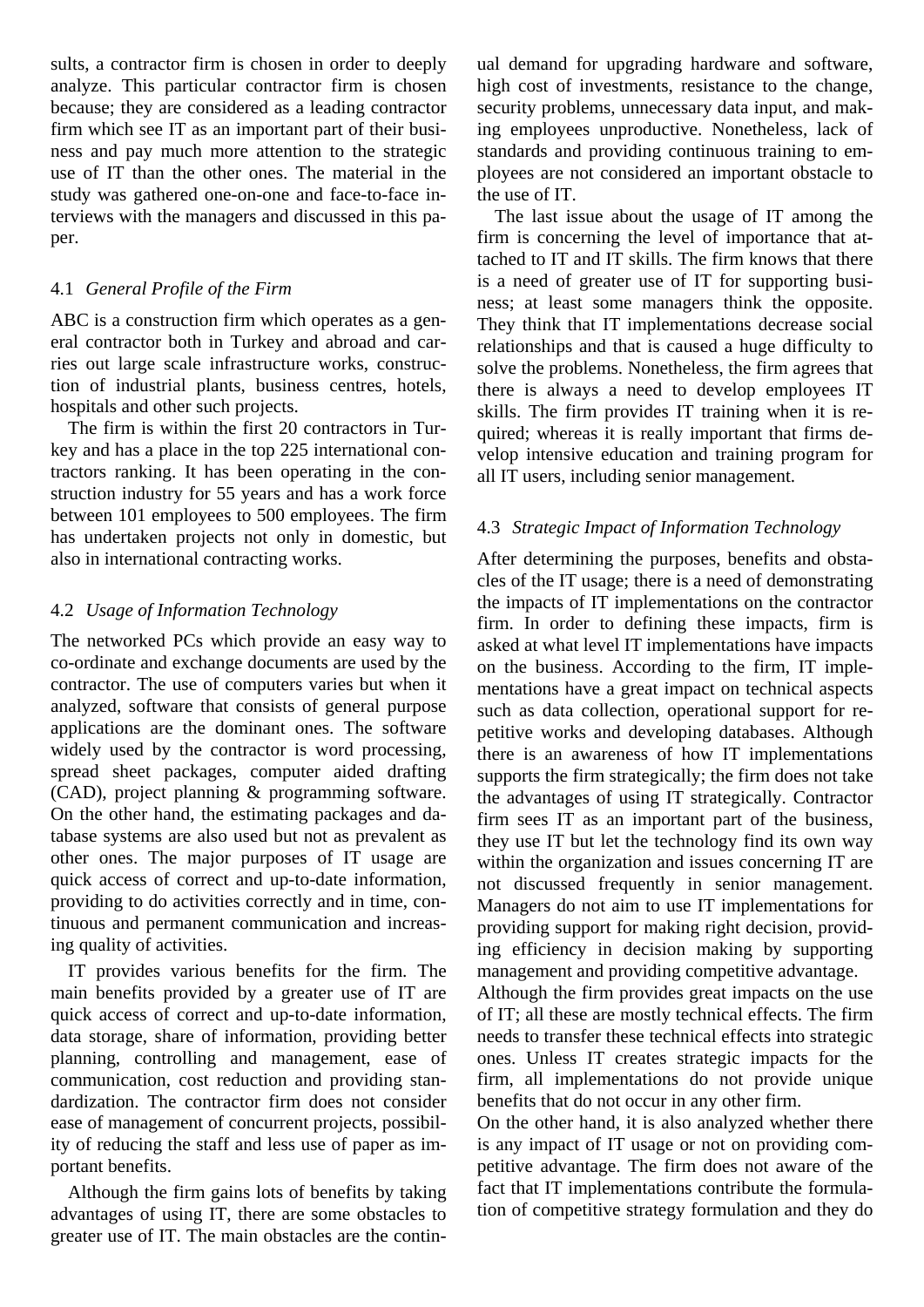not use IT as part of a well-thought-through strategy for achieving competitive advantage.

Moreover, IT implementations are not seen critical on competitive advantage by providing important aspects such as business efficiency, financial gains, engineering excellence, research & development and innovation. It is seen that IT has the least impact on formulating strategies such as cost leadership, differentiation and focus; although as being a fragmented industry, construction firms have to adapt one of these strategies in order to improve their competitive position.

#### 5 CONCLUSION

In a continuously improving business environment, technological advances highly affect construction firms' current and future competitiveness. Thus, IT usage becomes an issue to cope with the change; by means of adding, developing and competing with the modern business environment.

There is a common understanding of the strategic importance of IT, but providing strategic impacts by using IT implementations are not well-developed. Although there are lots of studies concerning the strategic use of IT and its impacts on the construction industry; there is not much evidence that construction industry in Turkey is aware of using IT from strategic aspects of it.

The contractor firm analyzed in the case study is aware of the importance of the usage of IT by means of providing strategic effects. On the other hand, the firm mostly takes advantages of using IT only on technical aspects; but not on strategic ones. However, using and benefit from IT only technically are not enough to survive in the construction industry and gain competitiveness. Even if IT usage generates technical effects, it does not show that the firm can successfully compete in the industry. The contractor firm needs to transform the technical effects of IT implementations into strategic ones to cope with the change and increase performance compared to competitors. If the firm manages to do this, IT will create enhanced competitiveness and strategic advantage for the firm. Using IT strategically can create unique benefits and contribute to the contractor firm in order to gain competitiveness in the industry.

#### 6 REFERENCES

Arif, A. A. & Karam, A. H. 2001. Architectural Practices and Their Use of IT in the Western Cape Province, South Africa, *Electronic Journal of Information Technology in Construction,* 6: 17-34.

- Andresen, J., Baldwin, A., Betts, M., Carter, C., Hamilton, A., Stokes, E. & Thorpe, T. 2000. A Framework for Measuring IT Innovation Benefits, *Electronic Journal of Information Technology in Construction*, 5: 57-72.
- Betts, M., Cher, L., Mathur, K. & Ofori, G. 1991. Strategies for the Construction Sector in the Information Technology Era, *Construction Management and Economics,* 9(6): 509- 528.
- Betts, M. & Ofori, G. 1992. Strategic Planning for Competitive Advantage in Construction, *Construction Management and Economics*, 10: 511-532.
- Betts, M. 1999. *Strategic Management of IT in Construction.*  London: Blackwell Science.
- Björnsson, H. & Lundegard, R. 1993. Strategic Use of IT in Some European Construction Firms, Construction Informatics Digital Library, http://itc.scix.net/data/works/att/w78-1993-2- 17.content.pdf.
- Doherty, J. M. 1997. A Survey of Computer Use in the New Zealand Building and Construction Industry, *Electronic Journal of Information Technology in Construction,* 2: 73- 86.
- Drejer, A. 1996. Frameworks for the Management of Technology: Towards a Contingent Approach, *Journal of Technology Analysis and Strategic Management,* 8(1): 9-20.
- Howard, R., Kiviniemi, A. & Samuelson, O. 1998. Surveys of IT in the Construction Industry and Experience of the IT Barometer in Scandinavia, *Electronic Journal of Information Technology in Construction,* 3: 45-56.
- Irlayici, P. & Tas, E. 2008. The Role of the Usage of Information Technology in Turkish Contractor Firms, *Proceedings of BuHu 8th International Postgraduate Research Conference, 26-27 June*, Prague: The Czech Technical University of Prague.
- Issa, R., Flood, I. & Caglasin, G. 2003. A Survey of e-Business Implementation in the US Construction Industry, *Electronic Journal of Information Technology in Construction*, 8: 15- 28.
- Kanoglu, A. & Arditi, D. 2001. A Computer-based Information System for Architectural Design Offices, *Journal of Construction Innovation,* 1(1): 15-29.
- Kanoglu, A. 2003. An Integrated System for Duration Estimation in Design/Build Projects and Organizations, *Journal of Engineering, Construction and Architectural Management*, 10(4): 272-282.
- Mahdavi, A., Suter, G., Häusler, S. & Kernstock, S. 2004. An Inquiry into Building Product Information Acquisition and Processing, *Proceedings of the ECPPM 2004 Conference, e-Work and e-Business in Architecture, Engineering and Construction,* Balkema, 363-370.
- Porter, M. E. 1985*. Competitive Advantage.* New York: Free Press.
- Rivard, H. 2000. A Survey on the Impact of Information Technology on the Canadian Architecture, Engineering and Construction Industry, *Electronic Journal of Information Technology in Construction,* 5: 37-56.
- Rivard, H., Froese, T., Waugh, L., El-Diraby, T., Mora, R., Torres, H., Gill, S. & O'Reilly, T. 2004. Case Studies on the Use of Information Technology in the Canadian Construction Industry, *Electronic Journal of Information Technology in Construction*, 9: 19-34.
- Samuelson, O. 2002. IT-Barometer 2000-The Use of IT in the Nordic Construction Industry, *Electronic Journal of Information Technology in Construction,* 7: 1-26.